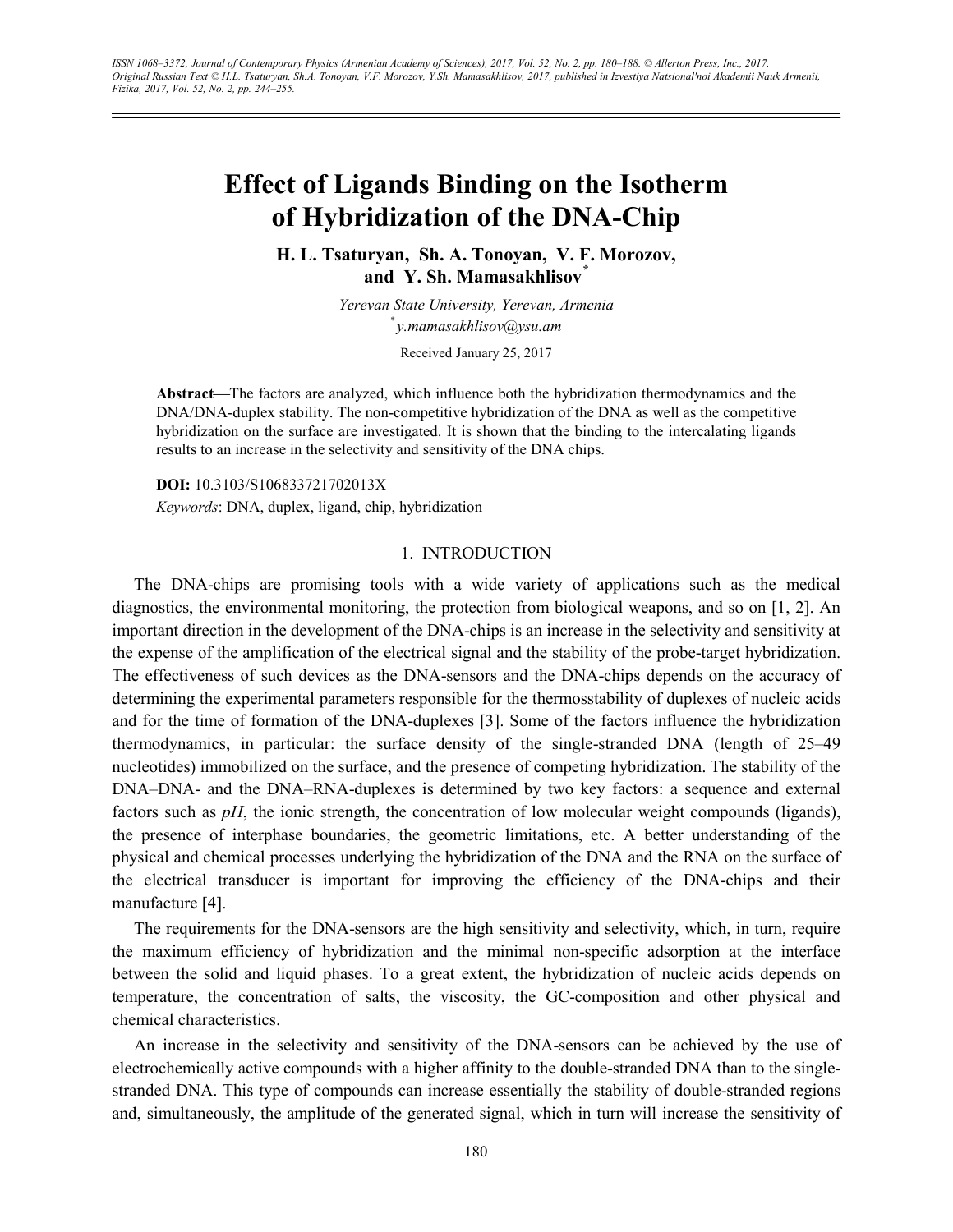the DNA-sensor. For example, such ligands are the intercalators, the molecules with the planar heterocyclic structure that are placed between the nitrogenous bases and change the local structure of the double-stranded DNA [5–7].

In recent years, the thermodynamics and kinetics of hybridization both in the volume [8, 9] and on the surface [4, 10–16] have been studied thoroughly. For example, the spectrum of problems under consideration includes the kinetics of hybridization at the surface [12, 14], the influence of salts on the hybridization of the DNA in the volume [9], the hybridization isotherms on the surface [4], and etc. At the same time, the DNA–ligand interactions have also been examined in a large number of works devoted to intercalation [5–7] and the binding of ligands in a minor groove [17, 18], their cross-docking [19], and etc. However, the influence of the interaction of the DNA–ligand on the thermodynamics and kinetics of hybridization has never been considered before. In the context of the development of the DNA–sensors, the theoretical analysis of the influence of ligands intercalation on the DNA–hybridization on the surface becomes necessary.

The present work deals with the study of the DNA–hybridization isotherm on the surface in the presence of ligands that bind to the double-stranded regions of the DNA. In practice, the DNA–chips are immersed into the target solution for a relatively short period of time, and the kinetics of hybridization plays a decisive role. However, an understanding of equilibrium properties is also necessary for a comparative estimation of the importance of kinetic and thermodynamic factors for the productivity of the DNA–chips.

### 2. NON-COMPETITIVE HYBRIDIZATION

## *2.1. Free Energy*

Consider the equilibrium hybridization isotherms for two idealized but experimentally realizable situations, when the DNA–chip is immersed in a solution containing intercalating ligands. As a result, we have only one type of single-stranded target (Fig. 1a) or the solution contains the targets of two different types that do not hybridize in volume but are capable to hybridize with the same probe on the surface (Fig. 1b).

Consider a set  $N_0$  of p single-stranded probe molecules of the DNA, where  $N_{pt}$  of them are hybridized to the target *t*. On the surface, the hybridization of *p* and *t* creates a double-stranded



**Fig. 1.** Diagrams of (a) non-competitive and (b) competitive hybridization on the surface in the presence of ligands.

JOURNAL OF CONTEMPORARY PHYSICS (ARMENIAN Ac. Sci.) Vol. 52 No. 2 2017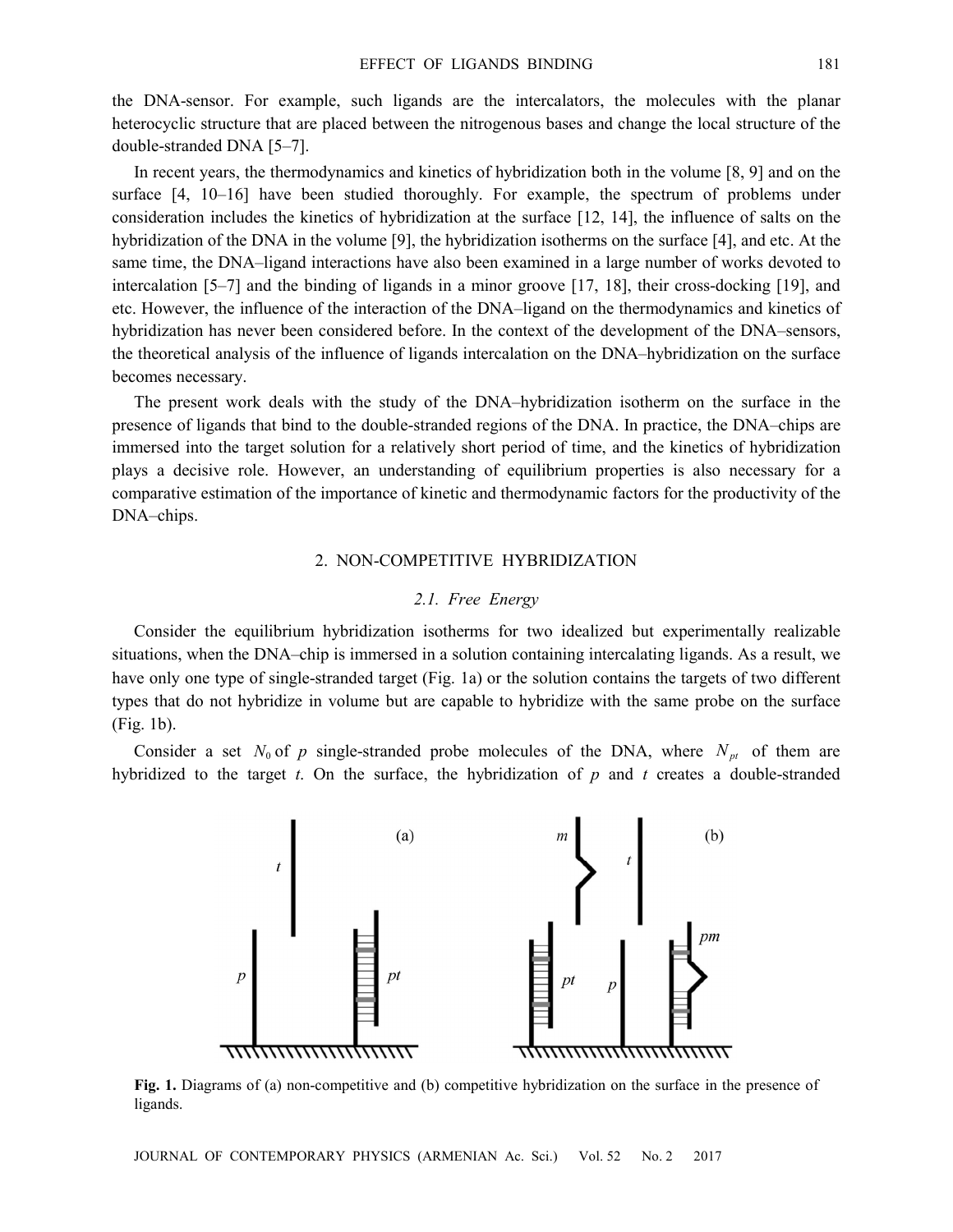oligonucleotide *pt*. In the simplest case, the surface will be covered only by the free probes *p* and the hybridized oligonucleotides *pt* for one type of target consisting of the single-stranded DNA. Then, we have one reaction

$$
p + t \rightleftharpoons pt. \tag{1}
$$

In this case, the reactions of non-competitive hybridization are absent (Fig. 1a). The dependence of the degree of hybridization  $x = N_{pt}/N_0$  on the concentration of targets  $c_t$  is described with the use of the isotherm of hybridization. The binding reactions for intercalating ligands *l* will have the following form:

$$
pt + l \rightleftharpoons pt_1,
$$
  
\n
$$
pt_1 + l \rightleftharpoons pt_2,
$$
  
\n...  
\n
$$
pt_{N-1} + l \rightleftharpoons pt_N,
$$
\n(2)

where *pt* is the free duplex, and  $pt_i$  a target–probe duplex coupled to a ligand *l*.

In the absence of ligands, the free energy of the layer with probes will have the following form [11]:

$$
G = G_0 + N_{pt}\mu_{pt}^0 + (N_0 - N_{pt})\mu_p^0 + N_0\Sigma\gamma_{el} + k_B T \left[ N_{pt} \ln\left(\frac{N_{pt}}{N_0}\right) + (N_0 - N_{pt})\ln\left(\frac{N_0 - N_{pt}}{N_0}\right) \right],
$$
 (3)

where  $\Sigma$  is the area per one probe,  $G_0$  the density of the free energy of the bare surface,  $\mu_{pt}^0$  and  $\mu_p^0$  the chemical potentials of the *pt* and *p* probes in the initial state, and  $\gamma_{el}$  the electrostatic density of the free energy of the probe layer.

If the intercalation is the only mechanism of ligands binding, the formation of the DNA–ligand complex will be restricted only by the double-stranded regions, and the free energy of the probe layer is

$$
G_L = G + N_{pt} \left\{ m \mu_b^0 + k_B T \left[ m \ln \left( \frac{m}{N} \right) + (N - m) \ln \left( \frac{N - m}{N} \right) \right] \right\},\tag{4}
$$

where *m* is he number of bound ligands per hybridized probe  $pt$ , and  $\mu_b^0$  the chemical potential of the bound ligand in the initial state. It is assumed that the available number of binding places on the duplex *pt*  coincides with the length *N.* Thus, the free energy of the layer with probes is written as a function of independent quantities: the number of hybridized probes  $N_{pt}$  and the number of bound ligands  $N_b = mN_{pt}$ . The free energy is as follows

$$
G_{L}(N_{pt}, N_{b}) = G(N_{pt}) + N_{b}\mu_{b}^{0} + k_{B}T\left[N_{b}\ln\left(\frac{N_{b}}{NN_{pt}}\right) + (NN_{pt} - N_{b})\ln\left(\frac{NN_{pt} - N_{b}}{NN_{pt}}\right)\right].
$$
 (5)

## *2.2. Adsorption and Hybridization Isotherms*

For the reactions (1) and (2), the equilibrium state will be determined by the conditions

$$
\mu_{pt} = \mu_p + \mu_t, \qquad (6)
$$

$$
\mu_b = \mu_l \,, \tag{7}
$$

where  $\mu_{pt}$  is the chemical potential of the hybridized probe  $pt$ ,  $\mu_t$  the chemical potential of the target,  $\mu_p$ the chemical potential of the probe, and the quantities  $\mu_b$  and  $\mu_l$  the chemical potential of the bound and unbound ligands, respectively [20].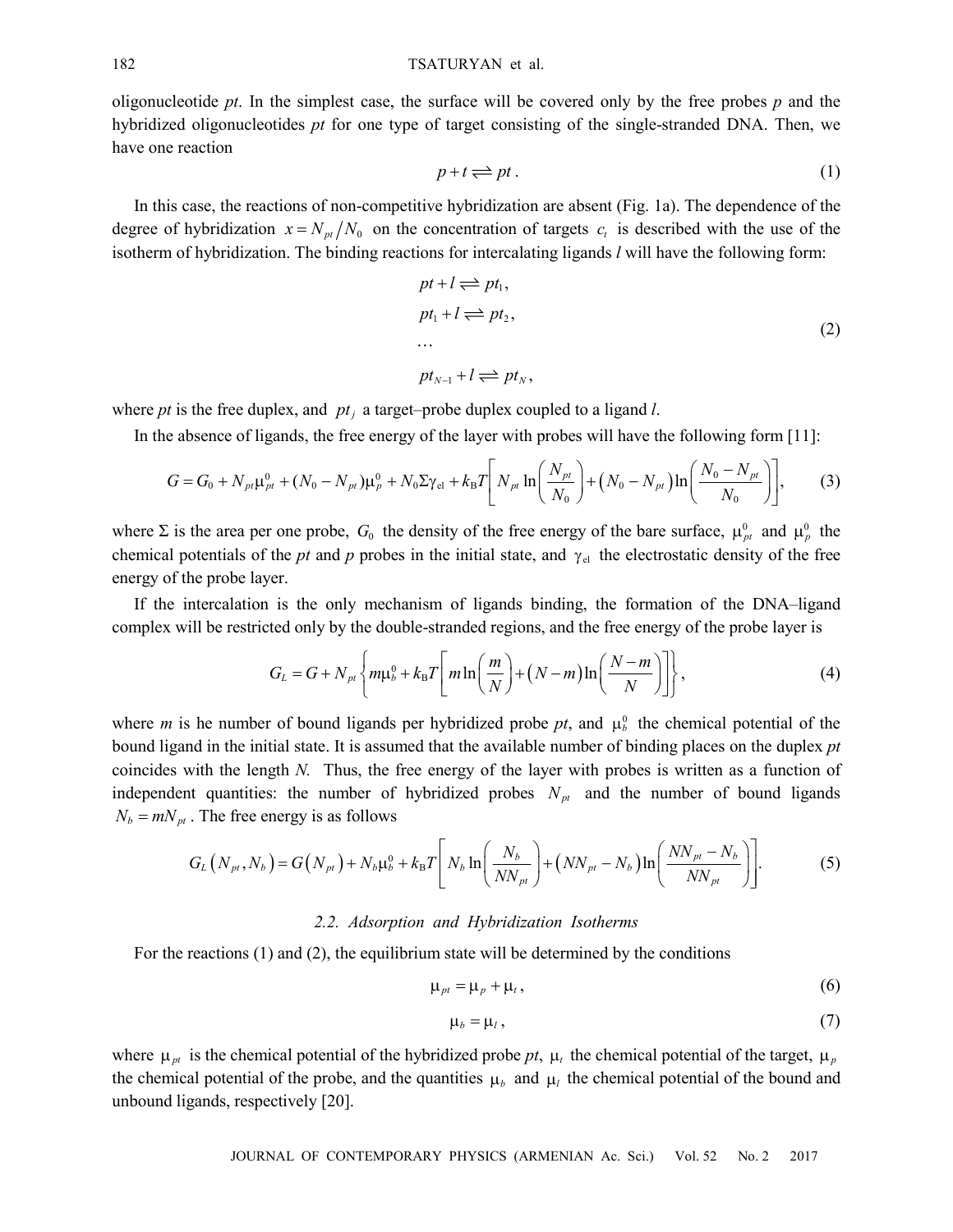The exchange chemical potential of the hybridized probe ( $\Delta \mu_{pt} = \mu_p - \mu_t$ ) is written in the form

$$
\Delta \mu_{pt} = \frac{\partial G_L}{\partial N_{pt}} = \Delta \mu_{pt}^0 + N \frac{\partial \gamma_{el}}{\partial \sigma} + k_B T \ln \frac{x}{1 - x} + k_B T \ln (1 - r), \qquad (8)
$$

where  $r = N_b / NN_{pt}$  describes the degree of adsorption of *l* ligands in the double-stranded DNA. The density of electrostatic free energy is considered as a function of the charge density at the surface σ. At the same time, the chemical potential of bound ligands [20] is

$$
\mu_b = \frac{\partial G_L}{\partial N_b} = \mu_b^0 + k_B T \ln \frac{r}{1 - r}.
$$
\n(9)

In the weak-solution approximation, the chemical potential of the target has the following form

$$
\mu_t = \mu_t^0 + k_B T \ln c_t \tag{10}
$$

and the chemical potential of free ligands in solution

$$
\mu_l = \mu_l^0 + k_B T \ln c_l, \qquad (11)
$$

where the quantities  $c_t$  and  $c_l$  are the volumetric concentrations of targets and ligands, respectively. With allowance of  $(6)$ – $(11)$ , we obtain the isotherm of hybridization

$$
\frac{x(1-r)^{N}}{c_{t}(1-x)} = K_{t} \exp\left(-\frac{N}{k_{B}T} \frac{\partial \gamma_{el}}{\partial \sigma}\right),\tag{12}
$$

where  $K_t = \exp(-\Delta G^0/(k_B T))$  and  $\Delta G^0 = \mu_{pt}^0 - \mu_r^0 - \mu_t^0$ . The equilibrium distribution *l* between the bound and free states will be described by the adsorption isotherm

$$
\frac{r}{c_l(1-r)} = K_l, \qquad (13)
$$

where  $K_l = \exp(-\Delta g^0/(k_B T))$  and  $\Delta g^0 = \mu_b^0 - \mu_l^0$ .

## 3. COMPETITIVE SURFACE HYBRIDIZATION

Consider the second scenario, in which the solvent contains targets of two different types *t* and *m* that do not hybridize in the volume, however, both are capable of hybridizing to one and the same probe *p* on the surface (Fig. 1b). Here, *t* is a sequence completely complementary to probe *p*, and *m* is an inconsistent sequence that is only partially complementary to the probe *p*. It is assumed that the available number of binding places for intercalating ligands at the duplex *pm* is *M*, where *M* < *N* .

According to the approach developed in [11], the free energy of the layer of probes free of ligands can be written in the following form:

$$
G_C = G_0 + N_{pt} \mu_{pt}^0 + N_{pm} \mu_{pm}^0 + (N_0 - N_{pt} - N_{pm}) \mu_p^0 + N_0 \Sigma \gamma_{el}
$$
  
+
$$
k_B T \left[ N_{pt} \ln \left( \frac{N_{pt}}{N_0} \right) + N_{pm} \ln \left( \frac{N_{pm}}{N_0} \right) + (N_0 - N_{pt} - N_{pm}) \ln \left( \frac{N_0 - N_{pt} - N_{pm}}{N_0} \right) \right],
$$
 (14)

where  $N_{pm}$  is the number of duplexes *pm*, and  $\mu_{pm}^0$  the chemical potential of these duplexes in the initial state.

If the intercalation is the only binding mechanism, the formation of the DNA–ligand complexes will be limited only to the double-stranded regions, and the free energy of the probe layer will be

JOURNAL OF CONTEMPORARY PHYSICS (ARMENIAN Ac. Sci.) Vol. 52 No. 2 2017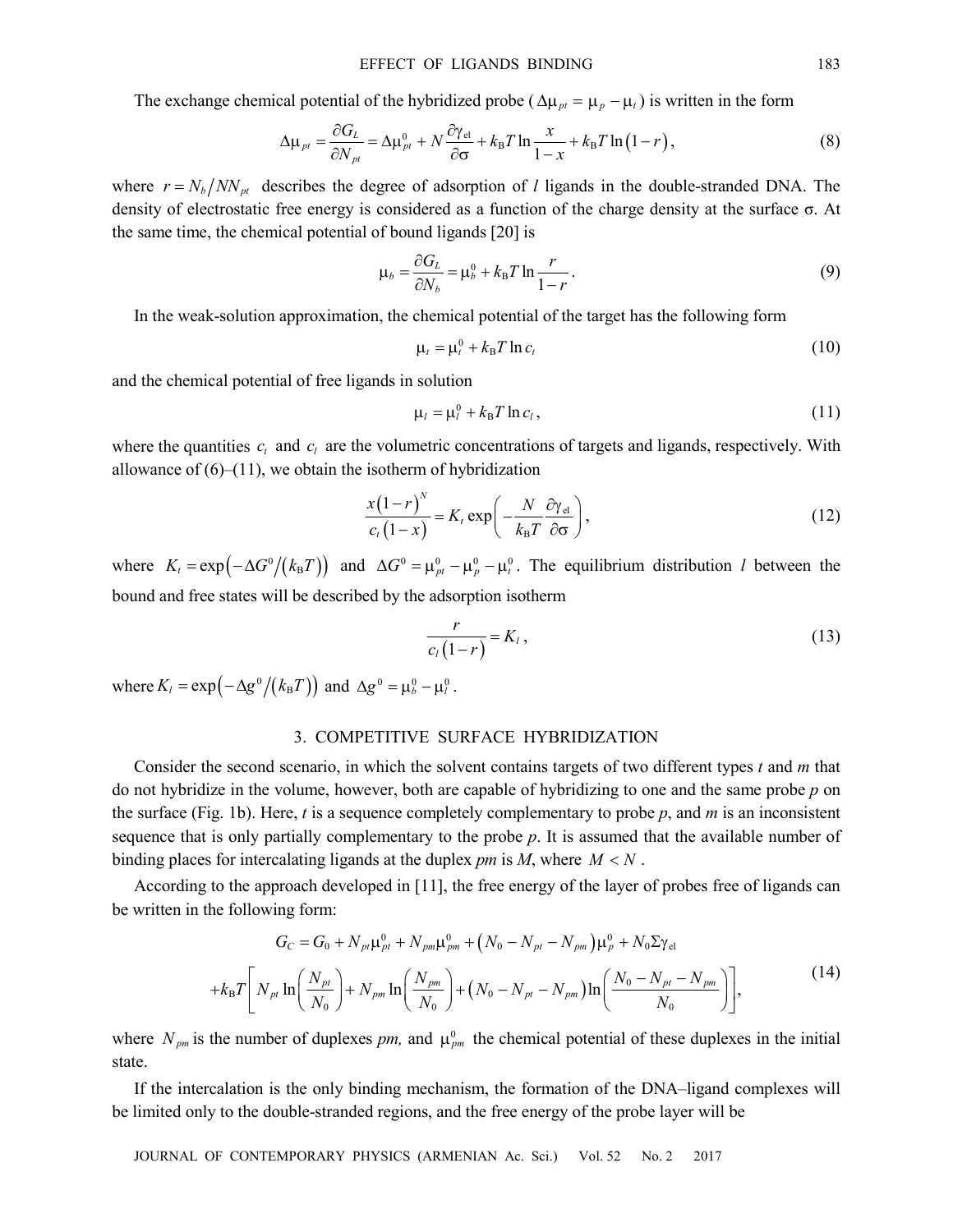$$
G_{CL} = G_C + N_{pt} \left\{ n \mu_b^0 + k_B T \left[ n \ln \left( \frac{n}{N} \right) + (N - n) \ln \left( \frac{N - n}{N} \right) \right] \right\}
$$
  
+ 
$$
N_{pm} \left\{ m \mu_b^0 + k_B T \left[ m \ln \left( \frac{m}{M} \right) + (M - m) \ln \left( \frac{M - m}{M} \right) \right] \right\},
$$
 (15)

where *n* is the number of ligands related to the probe *pt*, and *m* the number of ligands associated with the probe *pm*. Thus, the free energy of the layer with the probes depends on the number of completely complementary hybridized probes  $N_{pt}$ , the number of not completely complementary hybridized probes  $N_{pm}$ , and the number of ligands related to the duplexes *pt* and *pm* (for  $N_1$  and  $N_2$ , respectively):

$$
G_{CL} (N_{pr}, N_{pm}, N_1, N_2) = G_C (N_{pr}, N_{pm}) + (N_1 + N_2) \mu_b^0
$$
  
+  $k_B T \left[ N_1 \ln \left( \frac{N_1}{NN_{pt}} \right) + (NN_{pt} - N_1) \ln \left( \frac{NN_{pt} - N_1}{NN_{pt}} \right) \right]$   
+  $k_B T \left[ N_2 \ln \left( \frac{N_2}{MN_{pm}} \right) + (MN_{pm} - N_2) \ln \left( \frac{MN_{pm} - N_2}{MN_{pm}} \right) \right].$  (16)

Here  $N_1 = nN_{pt}$  and  $N_2 = mN_{pm}$ . The chemical potential of the ligands related to the complementary duplex *pt* will be

$$
\mu_b^1 = \frac{\partial G_{CL}}{\partial N_1} = \mu_b^0 + k_B T \ln \frac{r_1}{1 - r_1},\tag{17}
$$

where the quantity  $r_1 = N_1 / (N N_{pt})$  characterizes the degree of adsorption of ligands on the duplex *pt*. The chemical potential of the ligands related to the partially complementary duplex *pm* will be

$$
\mu_b^2 = \frac{\partial G_{CL}}{\partial N_2} = \mu_b^0 + k_B T \ln \frac{r_2}{1 - r_2},
$$
\n(18)

where  $r_2 = N_2 / (N N_{pm})$ .

At the same time, the chemical potentials for the exchange of hybridized probes *pt* and *pm* will have the form:

$$
\Delta \mu_{pt} = \Delta \mu_{pt}^0 + N \frac{\partial \gamma_{el}}{\partial \sigma} + k_B T \ln \frac{x}{1 - x - y} + N k_B T \ln (1 - r_1),
$$
  

$$
\Delta \mu_{pm} = \Delta \mu_{pm}^0 + N \frac{\partial \gamma_{el}}{\partial \sigma} + k_B T \ln \frac{y}{1 - x - y} + N k_B T \ln (1 - r_2),
$$
 (19)

where  $y = N_{pm}/N_0$ .

The equilibrium state between the ligands, targets, incompatible sequences in solution, and the hybridized probes will be described by the following conditions:

$$
\mu_b^1 = \mu_l,
$$
  
\n
$$
\mu_b^2 = \mu_l,
$$
  
\n
$$
\Delta \mu_{pt} = \mu_r,
$$
  
\n
$$
\Delta \mu_{pm} = \mu_m,
$$
  
\n(20)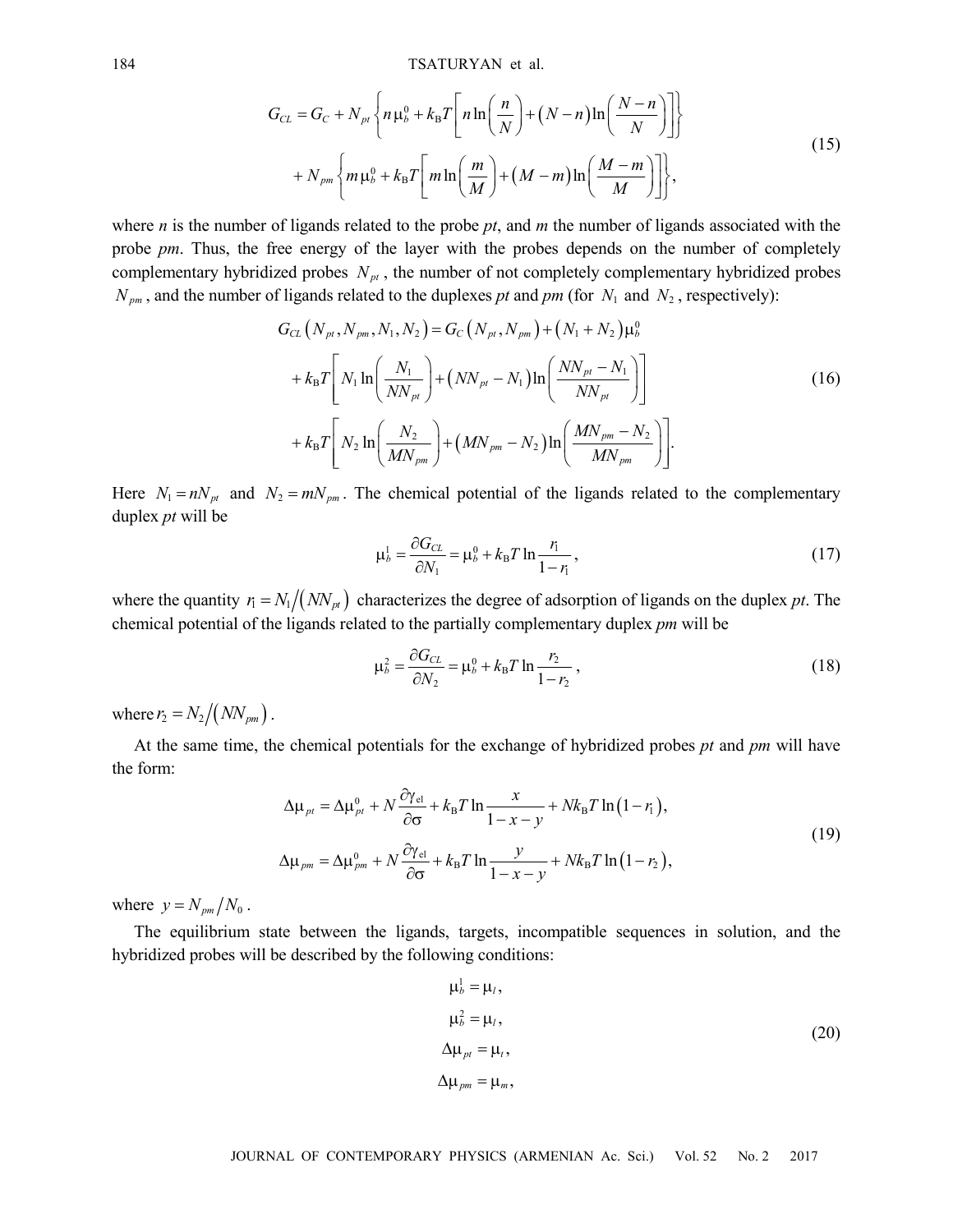where μ*m* is the potential of free incompatible sequences *m*. Within the weak-solution approximation, the value of  $\mu_m$  can be estimated as  $\mu_m = \mu_m^0 + k_B T \ln c_m$ , where the  $c_m$  value is the concentration of the *m* sequences.

#### 4. RESULTS AND DISCUSSION

The isotherm of targets hybridization in the absence of ligands  $x_0 (c_t)$  [11] is reproduced by substitution the value  $r = 0$  in equation (12). Consider the shift of the hybridization isotherm  $\delta x = x - x_0$ caused by the ligands. The equilibrium degree of adsorption  $r^*$  is

$$
r^* = \frac{c_l K_l}{1 - c_l K_l} \,. \tag{21}
$$

Thus, the effect of adsorption of intercalating ligands reduces to the renormalization of the binding constant  $K_t$ :

$$
\tilde{K}_t = K_t \exp\left(-N \ln\left(1 - r^*\right)\right). \tag{22}
$$

The density of the electrostatic free energy of the layer with the probes  $\gamma_{el}$  was estimated in [11], in the approximation of two-component box [21–24]. In this approximation, the stepped profile of the distribution of monomers allows one to consider the polyelectrolytes on the surface as a continuous region with a uniform charge distribution. With a high salts content, the screening in a charged layer results to the following expression for the density of electrostatic free energy:

$$
\frac{\gamma_{\rm el}}{k_{\rm B}T} = 4\pi\sigma^2 l_{\rm B} \frac{r_{\rm D}^2}{H} \,,\tag{23}
$$

where  $l_B = e^2/(\epsilon k_B T)$  is the Bjerrum length,  $\epsilon$  the dielectric permeability,  $r_D$  the Debye shielding length, and *H* the thickness of the layer with probes. It is assumed that in this layer the charges are distributed uniformly. Because each chain contains the charge –*eN*, the charge density σ depends on the



**Fig. 2.** Dependence of the degree of hybridization on the concentration of target: *1* – in the presence of ligands, *2* – the shift of the hybridization isotherm, and *3* – without ligands. The results are obtained for the values of the parameters  $l_B \approx 7$  Å,  $r_D \approx 3$  Å,  $K_t = 10^9$  M<sup>-1</sup> and  $\Gamma \approx 2.57$ .

JOURNAL OF CONTEMPORARY PHYSICS (ARMENIAN Ac. Sci.) Vol. 52 No. 2 2017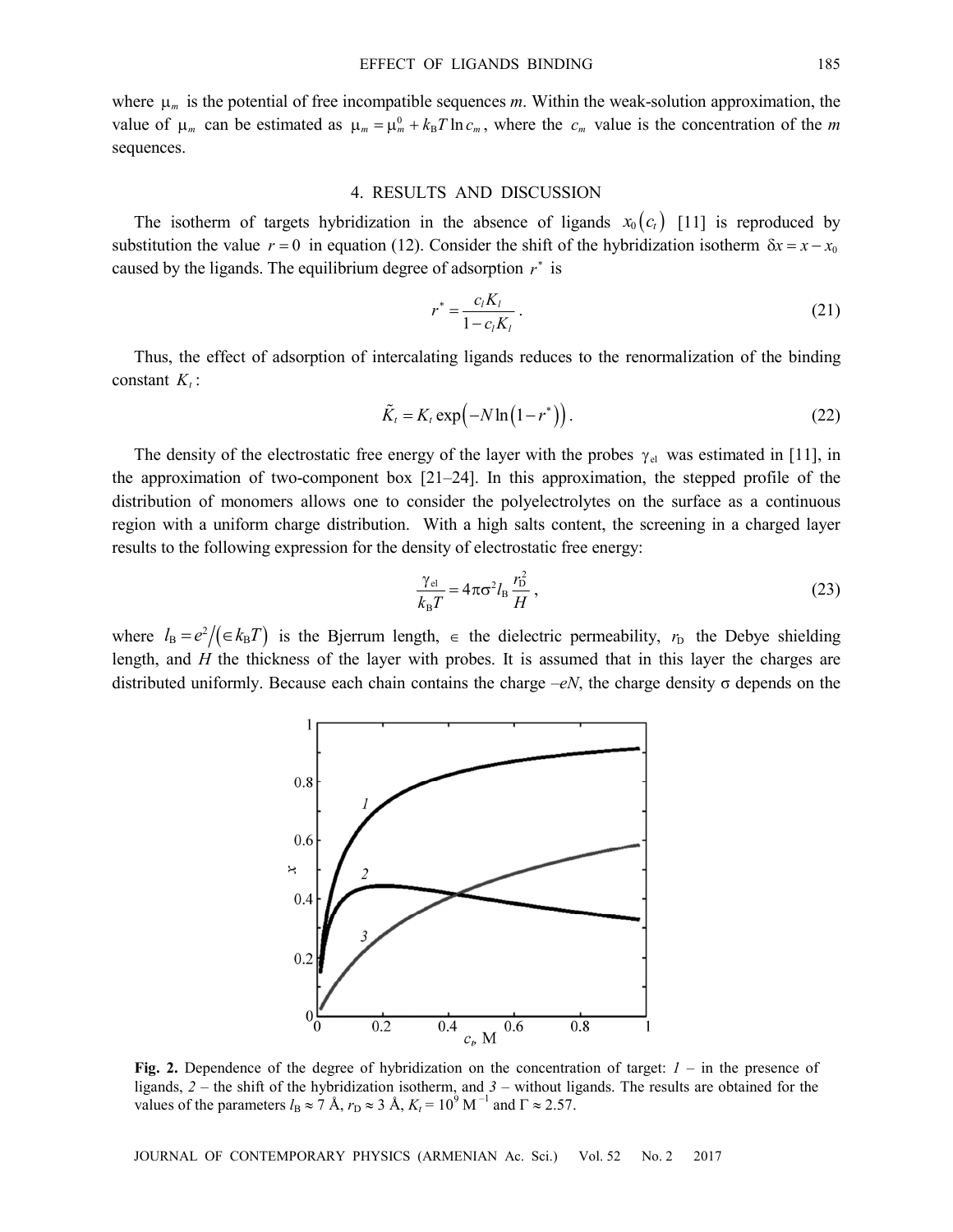degree of hybridization *x* as

$$
\sigma = \sigma_0 \left( 1 + x \right),\tag{24}
$$

where  $\sigma_0 = NN_0/A$  and *A* is the area with the probes.

The hybridization isotherms obtained with the aid of equations (12), (21), (22), and (24) are shown in Fig. 2.

Thus, intercalating ligands cause a significant increase in the degree of hybridization. One of the important parameters responsible for the sensitivity of the DNA-chip is the concentration of targets, which results to the half-hybridization  $c_{50}$  [4–11]. The shift of concentration  $c_{50}$  as compared to the case without ligands  $\delta c_{50}^t$  is

$$
\delta c_{50}^{t} = \frac{e^{3\Gamma/2}}{K_{t}} \left[ \left( \frac{c_{l} K_{l}}{c_{l} K_{l} + 1} \right)^{N} - 1 \right],
$$
\n(25)

where  $\Gamma = 8\pi N \sigma_0 I_B r_D^2/H$ . The shift of concentrations for half-hybridization  $\delta c_{50}^t$  depends on the concentration of ligands *l* (Fig. 3).



**Fig. 3.** Dependence of the shift of concentration for half-hybridizations on  $K_{l}c_{l}$ .

Thus, the intercalating ligands related to the hybridized probes *pt*, reduce the concentration of halfhybridization essentially, and then influence the sensitivity of the DNA-chip in the case of the noncompetitive hybridization.

From the system of equations (20) we obtain the hybridization isotherm in the case of competitive hybridization on the surface:

$$
\frac{x}{1-x-y} = c_t \tilde{K}_t \exp\left(-\frac{N}{k_B T} \frac{\partial \gamma_{el}}{\partial \sigma}\right),
$$
  

$$
\frac{y}{1-x-y} = c_m \tilde{K}_m \exp\left(-\frac{N}{k_B T} \frac{\partial \gamma_{el}}{\partial \sigma}\right),
$$
 (26)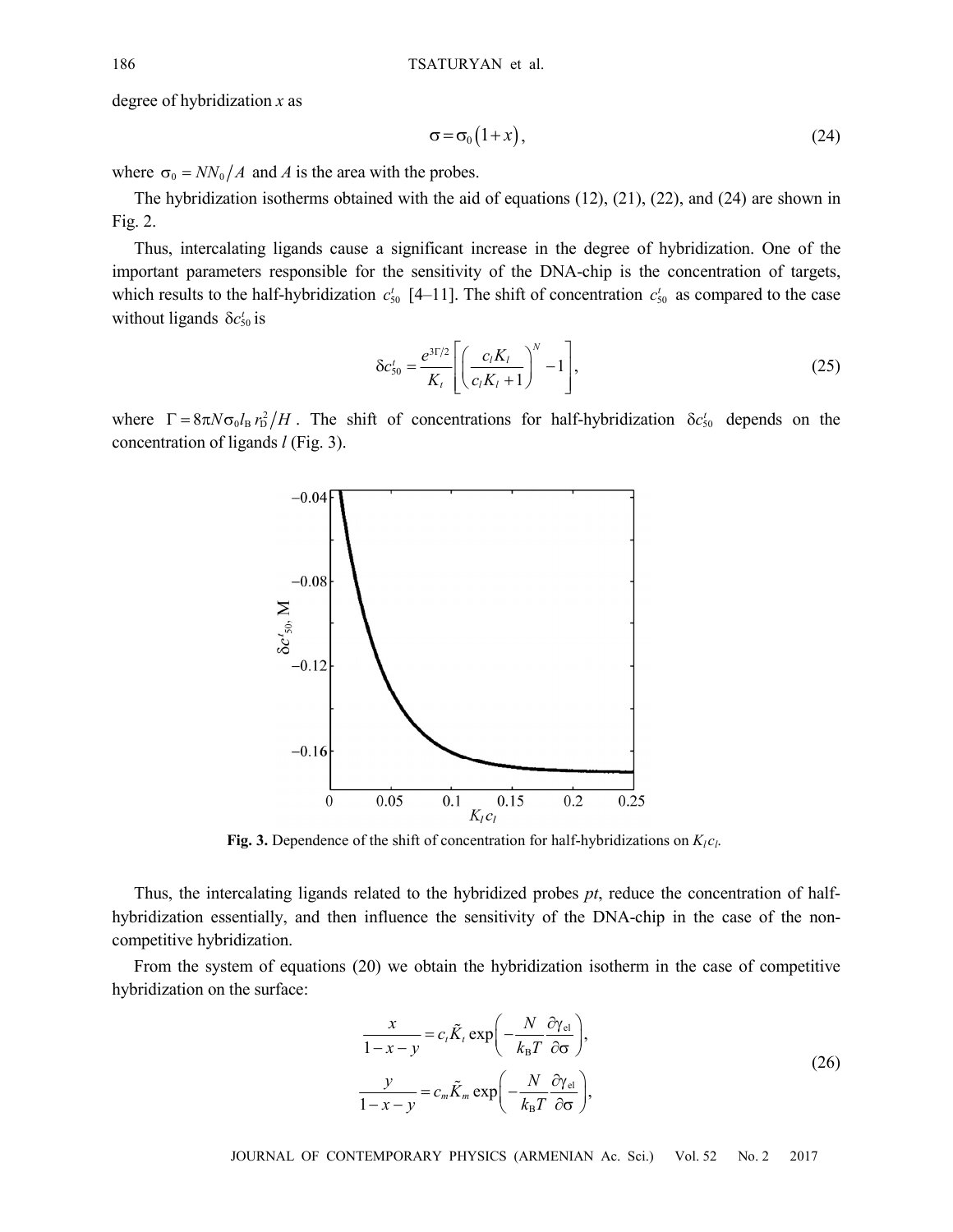where  $\tilde{K}_t = K_t (1 - r_1^*)^{-N}$  and  $\tilde{K}_m = K_m (1 - r_2^*)^{-M}$  are the renormalized constants of binding similar to the results obtained for the without the ligands case [11]:

$$
K_t = \exp\left(-\frac{\mu_{\text{pn}}^0 - \mu_{\text{p}}^0 - \mu_t^0}{k_B T}\right),
$$
  
\n
$$
K_m = \exp\left(-\frac{\mu_{\text{pm}}^0 - \mu_{\text{p}}^0 - \mu_m^0}{k_B T}\right).
$$
\n(27)

In the initial state, if the chemical potential of the bound ligands  $\mu_b^0$  is the same for the duplexes *pt* and *pm*, then the equilibrium degree of helicity is  $r_1^* = r_2^*$ . As a result, we obtain that

$$
r^* = \frac{c_l K_l}{c_l K_l + 1},\tag{28}
$$

where the constant of ligand binding is equal to

$$
K_{l} = \exp\left(-\frac{\mu_{b}^{0} - \mu_{l}^{0}}{k_{B}T}\right).
$$
 (29)

Thus, in the case of competitive hybridization at the surface, the ligand intercalation increases essentially the binding constants of targets and the incompatible sequences, thereby increasing the sensitivity of the DNA-chip.

At the same time, the influence of ligands is more expressed for the target sequences *t* due to the exponential dependence on the number of binding places *N* and *M* for binding constants

$$
\tilde{K}_t = K_t (1 - r^*)^{-N}, \n\tilde{K}_m = K_m (1 - r^*)^{-M}.
$$
\n(30)

This effect is especially important at high values of the parameter  $K_i c_i$ , which corresponds to the high concentration of ligands and/or the large values of the binding constant  $K_l$ . If the number of binding sites *M* for the incompatible duplexes *pm* differs essentially from the number of binding places of complementary duplexes *pt*, an essential increase in the selectivity can be obtained.

### 5. CONCLUSION

The thermodynamic properties of the surface of the DNA-chip with the DNA-probes attached to it interacting with the DNA-targets and ligands in solution are investigated. Some factors that influence the thermodynamics of the DNA hybridization at the interface between the solid and solution are analyzed. For the non-competitive and competitive hybridization of the DNA on the surface, such thermodynamic characteristics of the system as the hybridization isotherms and the concentration of the DNA targets corresponding to the half-hybridization of the DNA targets with the probes were studied. A comparative analysis is carried out of the hybridization isotherms of the DNA-probe with the DNA-targets and the DNA with sequences that only partly complementary to the DNA-probes, which shows that the binding to intercalating ligands results to an increase in the selectivity and sensitivity of the DNA-chips.